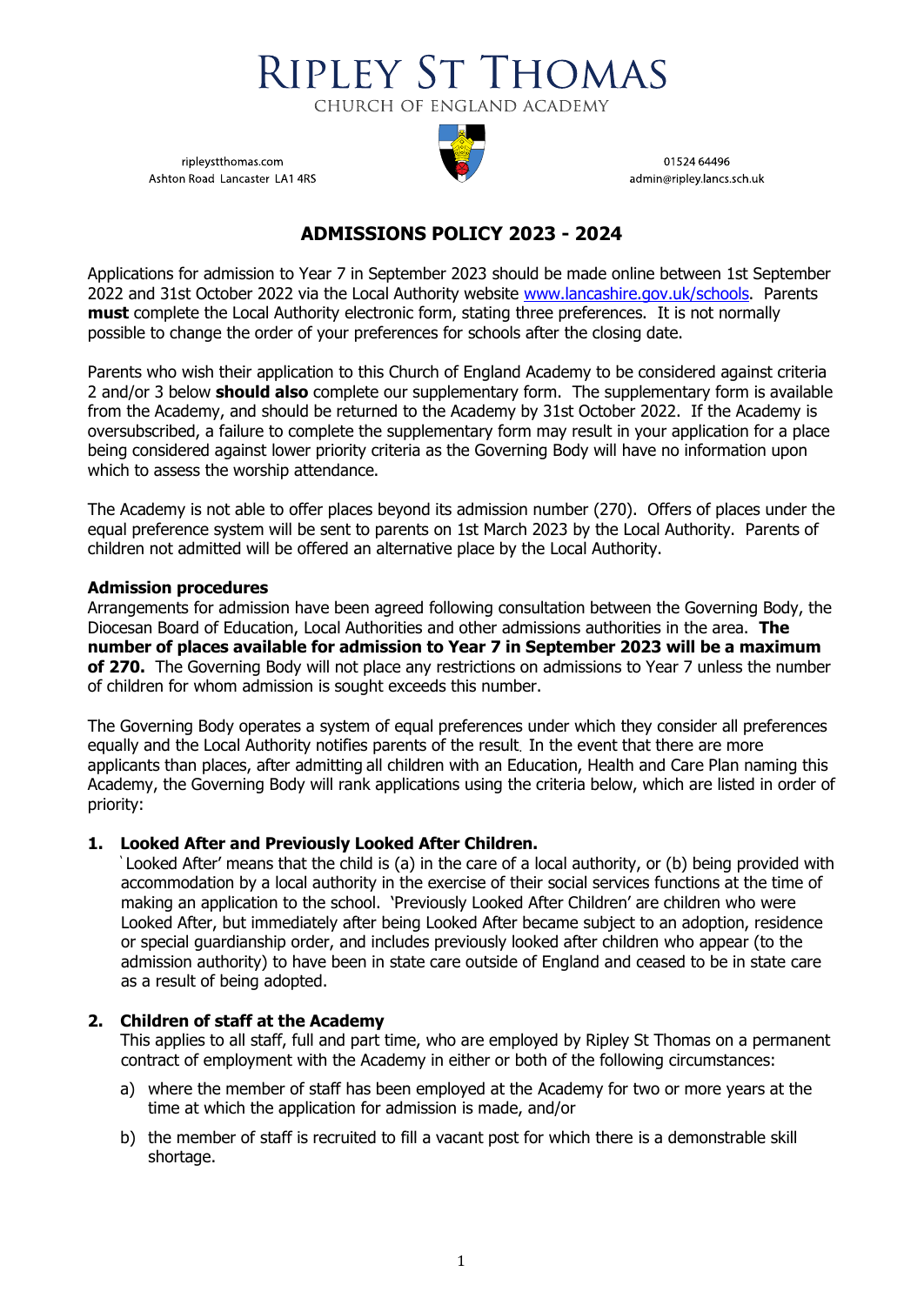## **3. Places will then be ranked using the following points system which reflects the fact that Ripley St Thomas is a Voluntary Aided Church of England Academy:**

# **Points will be given:**

a) for attendance by the parent or child\* at public worship (or, in the case of a child, Sunday School) at a Trinitarian church which is a member of one of the following on  $1<sup>st</sup>$  September in the year of application for admission to the Academy: Churches Together in England, Free Churches Group, Evangelical Alliance, North West Partnership of Churches, or is included on a list of other churches approved by the Governing Body (to a maximum of 30 points as detailed in the table below). Attendance must be current at the point of application.

\*This **does not** include attendance with school where this is part of the normal school day.

|                           | Over 2 years | <b>Between 1 and 2</b><br><b>vears</b> | <b>Between 6 months</b><br>and 1 year |
|---------------------------|--------------|----------------------------------------|---------------------------------------|
| <b>Weekly/Fortnightly</b> | 30           | 25                                     |                                       |
| Once per month            | 20           |                                        |                                       |
| <b>Occasionally</b>       | 10           |                                        |                                       |

The list of Churches Together in England can be found on the website [www.cte.org.uk.](http://www.cte.org.uk/) Membership of the equivalent bodies in Northern Ireland, Scotland and Wales are accepted. Members of the Free Churches group can be found at www.freechurches.org.uk. Members of the Evangelical Alliance can be found at [www.eauk.org.](http://www.eauk.org/) Members of the North West Partnership of Churches can be found at [www.northwestpartnership.com.](http://www.northwestpartnership.com/)

Other churches approved by the Governing Body are: Capernwray Evangelical, Kings Community Church, Morecambe Community Church, Morecambe Full Gospel Church.

Church attendance must be verified by 31st October 2022 through the submission of a supplementary form, which is available from the Academy and which must be completed by the parent together with the appropriate member of the clergy and counter-signed by the latter. Separate supplementary forms should be completed for all churches attended on a regular basis in the last three years.

# **Church closure because of Covid-19**

In the event that during the period specified for attendance at worship the church has been closed for public worship and has not provided alternative premises for that worship, the requirements of these admissions arrangements in relation to the regularity of attendance will be based on the period(s) when the church or alternative premises have been available for public worship.

Clergy should assume that attendance for the closed period would have continued to be in line with the patterns observed before or after closure, and should include the period of closure in the overall period of attendance.

- b) to children who attend any Church of England Primary School at the point of application (10 points).
- c) to brothers and sisters of those children who are currently on the Academy's roll and who will be continuing into the next academic year (5 points). This is a one-off points allocation regardless of the number of siblings currently on roll. Note: "brother" or "sister" includes step, half, foster and adopted siblings living at the same address.

Where two or more applicants achieve the same number of points under criterion 3, then the distance between the Ordnance Survey address points for the Academy and the home measured in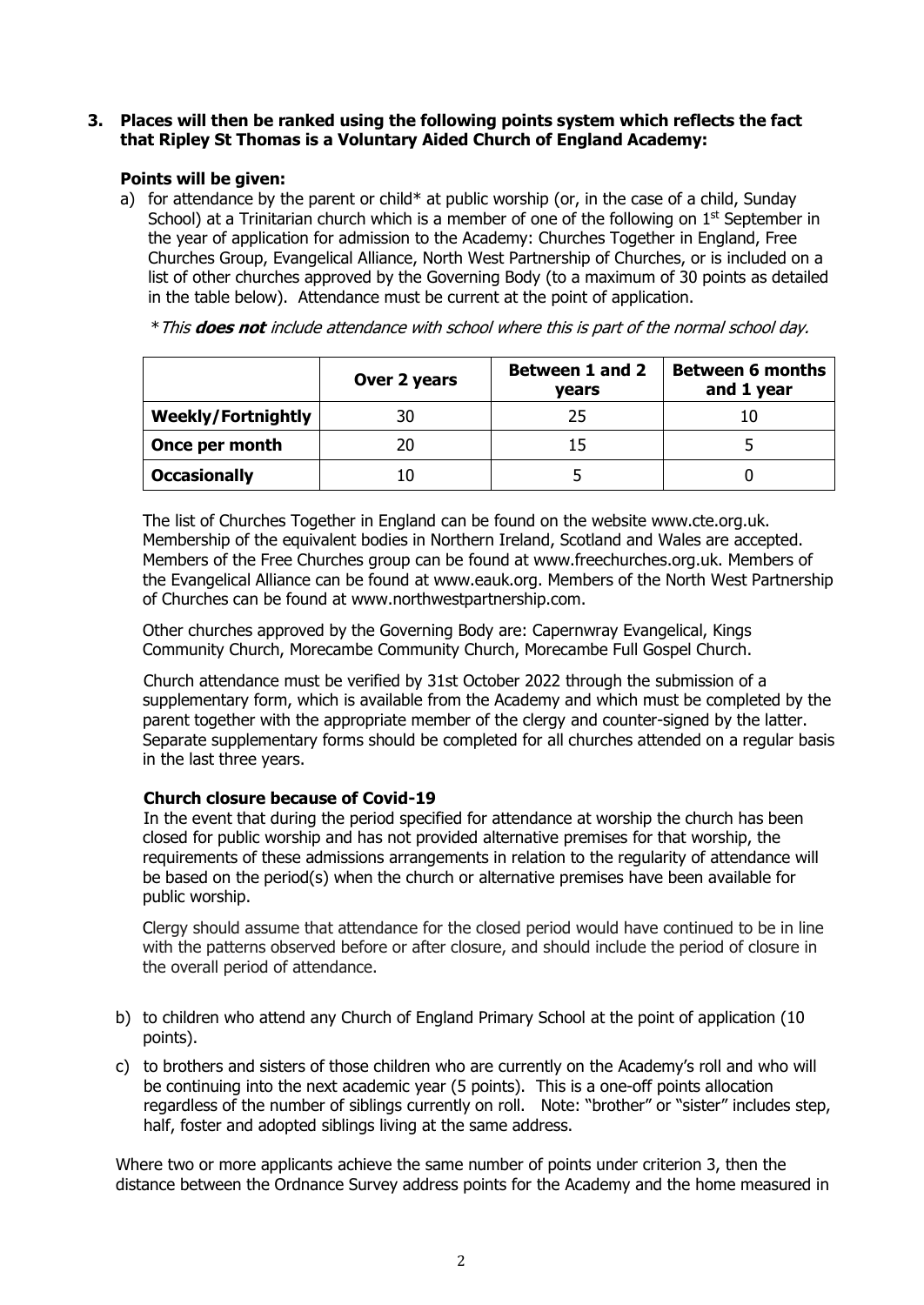a straight line will be used as the final determining factor, nearer addresses having priority over more distant ones. This address point is within the body of the property and usually located at its centre.

4. **In the event that places remain unfilled after the application of criteria 1 - 3, remaining places will be ranked according to the straight line distance from home to the Academy,** nearer addresses having priority over more distant ones.

For the September 2022 intake there were 1014 applications (423 first preference, 343 second preference and 248 third preference) for 262 places.

4 children with an Education, Health and Care Plan naming the school were admitted.

The Admissions Committee applied the admissions criteria and offered the remaining places to: children under criterion 1 children under criterion 2 children under criterion 3 children under criterion 4

The last child to be offered a place achieved 25 points and lived at a distance 1.31 miles from school.

## **Late applications for admission**

Where there are extenuating circumstances for an application being received after the last date for applications, and it is before the Governing Body has established their ranked list, then it will be considered alongside all the others. Otherwise, applications which are received after the last date will be considered after all those received on time.

#### **Waiting list**

Where we have more applications than places, the admissions criteria will be used. Children who are not admitted will have their name placed on a waiting list. The names on this waiting list will be in the order resulting from the application of the admissions criteria. Since the date of application cannot be a criterion for the order of names on the waiting list, late applicants for the school will be slotted into the order according to the extent to which they meet the criteria. Thus it is possible for a child who moves into the area later to have a higher priority than one who has been on the waiting list for some time. If a place becomes available within the admission number, the child whose name is at the top of the list will be offered a place. This is not dependent on whether an appeal has been submitted. The waiting list will operate until 31 December 2023.

#### **Address of pupil**

The address used on the school's admission form must be the current one at the time of application, i.e. the family's main residence. If the address changes subsequently, the parents should notify the school. Where the parents live at different addresses, and there is shared parenting, the address used will normally be the one where the child wakes up for the majority of Monday to Friday mornings. If there is any doubt about this, then the address of the Child Benefit recipient will be used. Parents may be asked to show evidence of the claim that is being made for the address, e.g. identity cards of various sorts showing the child's address as the one claimed. Where there is dispute about the correct address to use, the Governing Body reserves the right to make enquiries of any relevant third parties, e.g. the child's GP, Council Tax Office, Electoral Registration Officer, utilities provider. For children of UK Service personnel and other Crown Servants returning to the area proof of the posting is all that is required.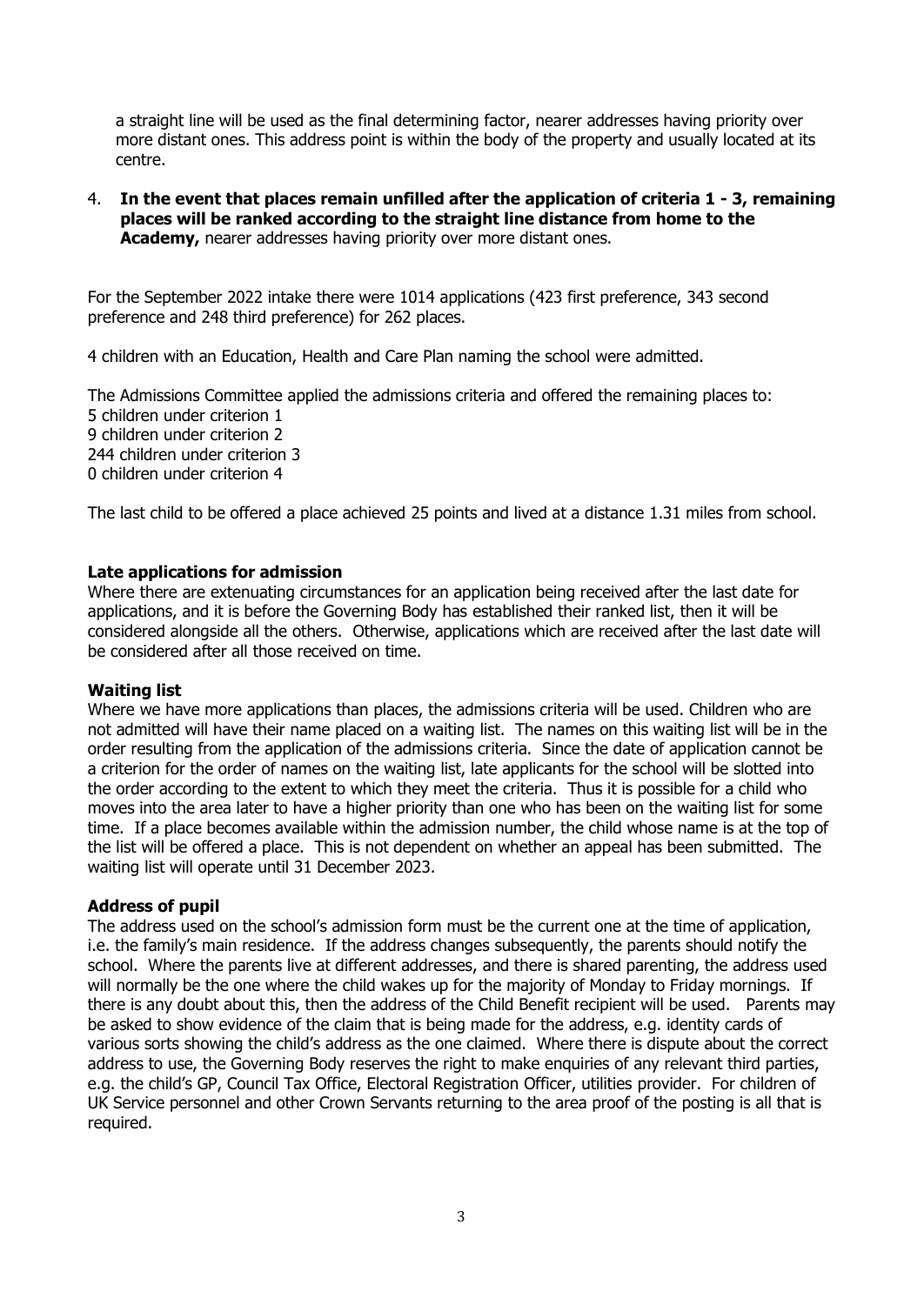# **Non-routine (In-Year) admissions**

Any application for a school place on or after the first day of the academic term will be considered as an in-year application. Any application for another age group will also be considered as an in-year application. Parents wishing their child to attend this Academy should complete the in-year application form which is available to download from the school's website and return it with the supplementary form included with the admissions policy for the relevant year group (also available on the school's website) and return the forms to the Admissions office at the Academy or email to [admissions@ripley.lancs.sch.uk.](mailto:admissions@ripley.lancs.sch.uk) The Academy will consider the application and if there is a place in the appropriate year group will arrange for the admission to take place.

Please note that you cannot re-apply for a place at a school within the same school year unless there has been relevant, significant and material change in the family circumstances.

## **Appeals**

Where the Governors are unable to offer a place because the Academy is oversubscribed parents have the right to appeal to an independent admission appeal panel set up under the School Standards and Framework Act, 1998, as amended by the Education Act, 2002. Parents will have the opportunity to submit their case to the panel in writing and also to attend in order to present their case. **Parents/guardians should complete the online appeal form**

[https://www.lancashire.gov.uk/children-education-families/schools/appeal-against-an-admission](https://www.lancashire.gov.uk/children-education-families/schools/appeal-against-an-admission-decision/secondary-school-appeals/)[decision/secondary-school-appeals/](https://www.lancashire.gov.uk/children-education-families/schools/appeal-against-an-admission-decision/secondary-school-appeals/) **within 20 school days of receiving the letter refusing a place.** You will normally receive 14 days' notice of the place and time of the hearing.

Please note that this right of appeal against the Governors' decision does not prevent you from making an appeal in respect of any other school.

#### **Fraudulent applications**

Where the Governing Body discovers that a child has been awarded a place as the result of an intentionally misleading application from a parent (for example a false claim to residence or of involvement in a place of worship) which effectively denies a place to a child with a stronger claim, then the Governing Body is required to withdraw the offer of the place. The application will be considered afresh and a right of appeal offered if a place is refused.

#### **Sixth Form Admissions**

Each year, up to 220 students are admitted to the Sixth Form. In each year group, up to 80 of these may be external applicants.

Students should apply online via the school website: [https://apply.thesixthform.com/](https://apply.thesixthform.com/ ) after the sixth form open evening.

In the event that applications exceed the number of places available, after admitting all children who meet the entry requirements and have an Education, Health and Care Plan naming the school, Sixth Form places will be allocated in the following priority order:

- 1. Looked after children and previously looked after children (please see point 1 on page 1 for definition) who meet the entry requirements
- 2. Ripley St Thomas Church of England Academy Year 11 students who meet the entry requirements
- 3. Students from other schools who meet the entry requirements

The entry requirements for Sixth Form and the individual courses are published on the Sixth Form website https://ripleystthomas.com/sixth-form. GCSE results will be used as an over-subscription criterion should this prove necessary.

The admission number may be exceeded if demand for courses can be met.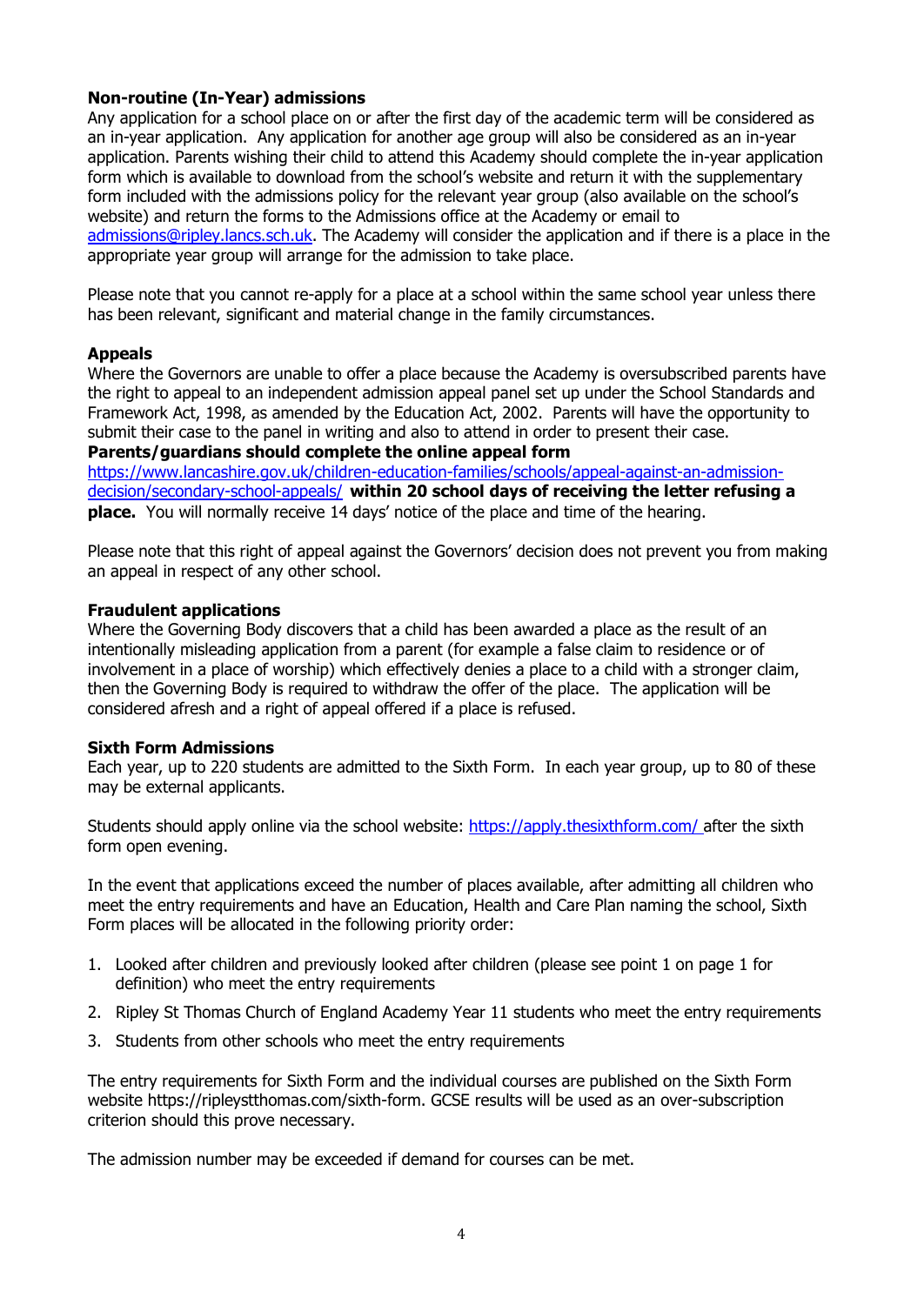



01524 64496 admin@ripley.lancs.sch.uk

ripleystthomas.com Ashton Road Lancaster LA1 4RS

#### **SUPPLEMENTARY INFORMATION FORM**

|                                                                                                                                                                  | Child's Surname Child's Forename(s)                                                                                       |
|------------------------------------------------------------------------------------------------------------------------------------------------------------------|---------------------------------------------------------------------------------------------------------------------------|
|                                                                                                                                                                  |                                                                                                                           |
| Address (ie where the child wakes up for the majority of Monday to Friday mornings):                                                                             |                                                                                                                           |
|                                                                                                                                                                  |                                                                                                                           |
|                                                                                                                                                                  |                                                                                                                           |
| Name and address of Primary School child currently attends:                                                                                                      |                                                                                                                           |
|                                                                                                                                                                  |                                                                                                                           |
| Parent/Guardian with whom the child normally resides:                                                                                                            |                                                                                                                           |
|                                                                                                                                                                  | $\mathsf{Forename}(s) \dots \dots \dots \dots \dots \dots \dots \dots \dots \dots \dots \dots \dots$                      |
| Is the parent a member of staff at Ripley St Thomas CE Academy? YES / NO                                                                                         |                                                                                                                           |
| be attending in September, 2023.                                                                                                                                 | Please give the name(s) and tutor group(s) of any brothers or sisters who currently attend this school and who will still |
|                                                                                                                                                                  |                                                                                                                           |
| PLEASE COMPLETE THIS SECTION TOGETHER WITH YOUR VICAR, PRIEST, MINISTER ETC. You must refer to the<br>Admissions Policy before completing this part of the form. |                                                                                                                           |
|                                                                                                                                                                  |                                                                                                                           |
|                                                                                                                                                                  |                                                                                                                           |
|                                                                                                                                                                  |                                                                                                                           |

How often has the parent **or** child attended **public worship** at this church or Sunday school on average? Please tick the appropriate box. *NB. Do not include attendance with school where this is part of the normal school day.* **Please complete for EITHER the parent OR the child (not both). Please tick one box only. Please see overleaf for guidance concerning the calculation of attendance during the period that places of worship were closed as a result of Covid-19.**

|                           | Over 2 years | Between 1 and 2 years | Between 6 months and 1<br>year |
|---------------------------|--------------|-----------------------|--------------------------------|
| <b>Weekly/Fortnightly</b> |              |                       |                                |
| Once per month            |              |                       |                                |
| <b>Occasionally</b>       |              |                       |                                |

**Signed** . . . . . . . . . . . . . . . . . . . . . . . . . . . . . . . (Parent) **Contact Tel No** . . . . . . . . . . . . . . . . . . . . . . . .

**Clergy:** I confirm the information provided above is correct. (Please add your signature next to any amendments made)

I confirm the above church is a member of the following (*please tick appropriate box*)

| Churches Together in<br>England $\Box$<br>cte.org.uk |  | Free Churches Group $\Box$<br>freechurches.org.uk | Evangelical Alliance $\Box$<br>eauk.org |  | North West Partnership of<br>Churches $\Box$<br>northwestpartnership.com | None $\square$ |
|------------------------------------------------------|--|---------------------------------------------------|-----------------------------------------|--|--------------------------------------------------------------------------|----------------|
|                                                      |  |                                                   |                                         |  |                                                                          |                |
|                                                      |  |                                                   |                                         |  |                                                                          |                |
|                                                      |  |                                                   |                                         |  | <b>Email</b>                                                             |                |